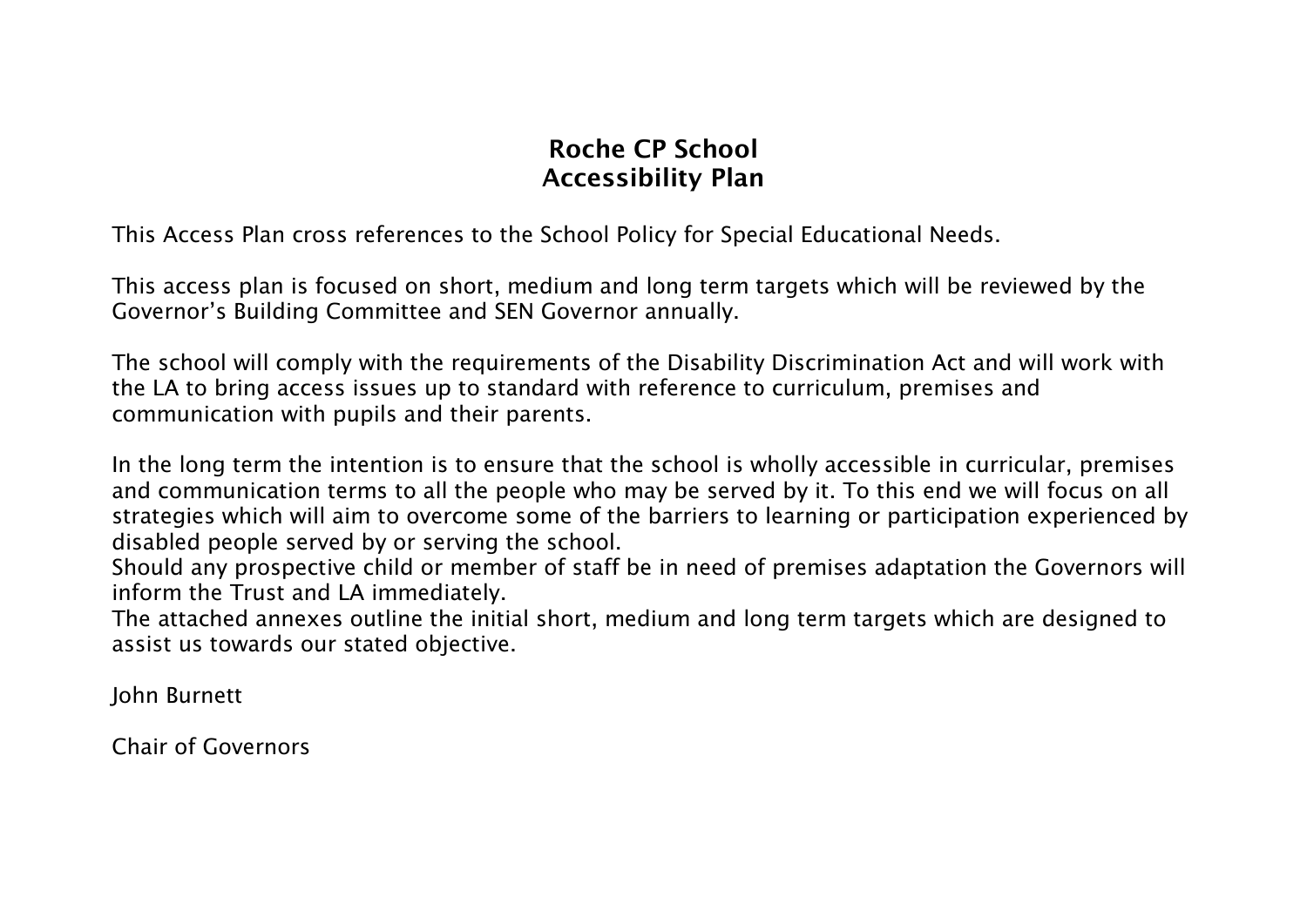Annex 1 – Accessible Schools – Identifying Barriers to Access – How does the school deliver the curriculum? Annex 2 – Accessible Schools – Identifying Barriers to Access – Is the school designed to meet the needs of all pupils? Annex 3 – Accessible Schools – Identifying Barriers to Access – How does the school deliver materials in different formats? Annex 4 – Accessible Schools – Action Plan

| Accessible Schools - Identifying Barriers to Access. How does the school deliver the |  |
|--------------------------------------------------------------------------------------|--|
| curriculum?                                                                          |  |

| 1.1 Do you ensure that teachers<br>and teaching assistants<br>Have the necessary training to<br>teach and support disabled<br>pupils? | yes | Training needs regularly reviewed. Specific training is<br>identified for adults working with specific children                                                                                                |
|---------------------------------------------------------------------------------------------------------------------------------------|-----|----------------------------------------------------------------------------------------------------------------------------------------------------------------------------------------------------------------|
| 1.2 Are your classrooms<br>optimally organised for disabled<br>pupils?                                                                | yes | Each classroom is assessed for suitability and<br>reorganised to suit a pupil's needs where required.<br>Disabled children have individual workstations within<br>class where appropriate.                     |
| 1.3 Do lessons provide<br>opportunities for all pupils to<br>achieve?                                                                 | yes | Lessons are differentiated for need. Resources such as<br>Nessy, Ipads, coloured overlays, large format texts are<br>implemented to support learning needs. One to one<br>support is an aspect of intervention |
| 1.4 Are lessons responsive to<br>pupil diversity?                                                                                     | yes | Lessons take in to account the diversity of the cohort.                                                                                                                                                        |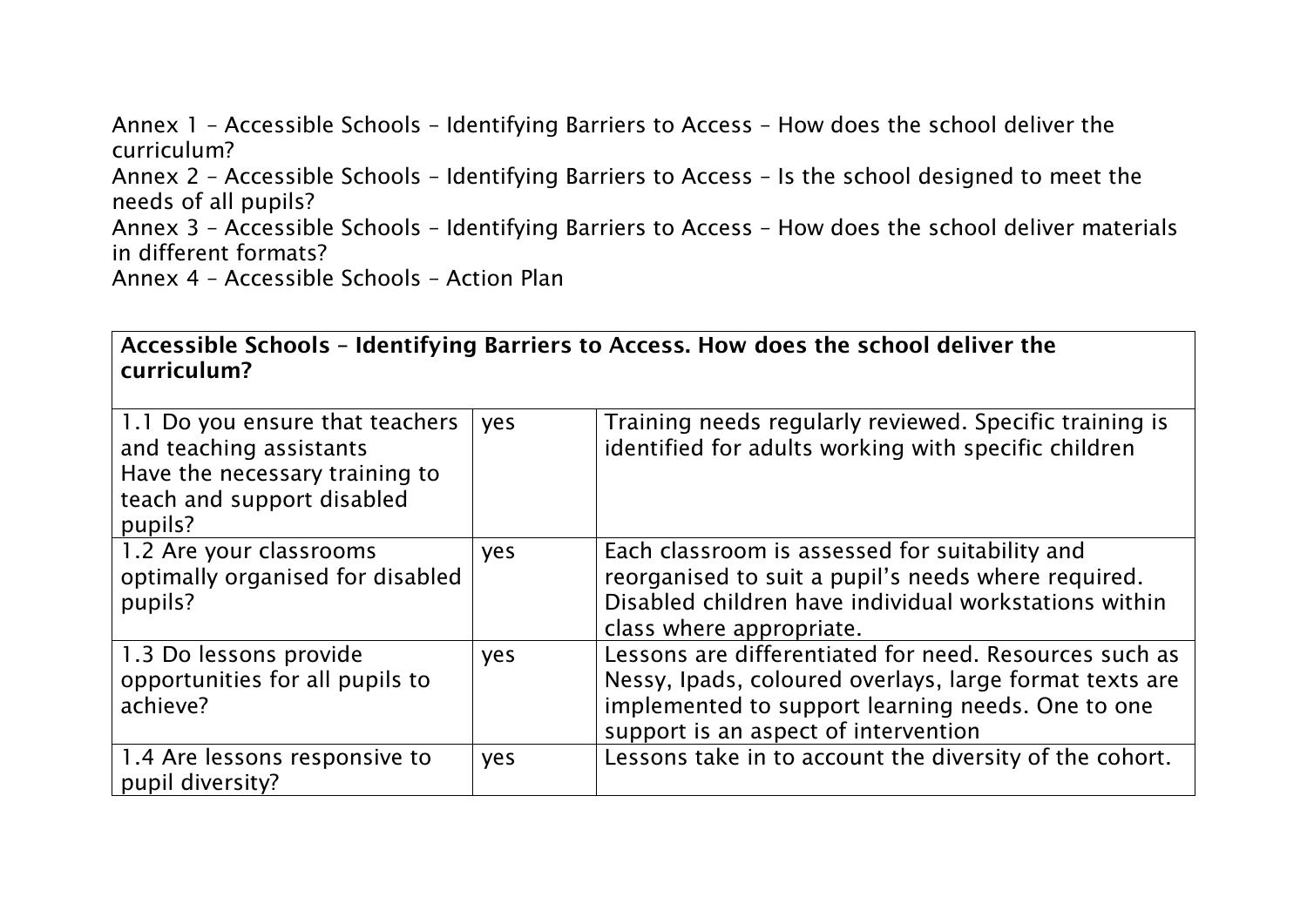| 1.5 Do lessons involve work to<br>be done by individuals, pairs,<br>groups and the whole class?                                                                                                                                   | yes | Lessons are varied across the entire curriculum. A<br>variety of strategies are used in order to make learning<br>interesting engaging and varied. Mixed ability<br>grouping is a feature of learning.                                                                                                                                               |
|-----------------------------------------------------------------------------------------------------------------------------------------------------------------------------------------------------------------------------------|-----|------------------------------------------------------------------------------------------------------------------------------------------------------------------------------------------------------------------------------------------------------------------------------------------------------------------------------------------------------|
| 1.6 Are all pupils encouraged to<br>take part in music, drama and<br>physical activities?                                                                                                                                         | yes | Wherever possible all pupils take part in all activities.<br>Examples of exceptions; where a child has a sensory<br>issue that means that music is challenging.                                                                                                                                                                                      |
| 1.7 Do staff recognise and allow<br>for the mental effort expanded<br>by disabled pupils, for example<br>using lip reading?                                                                                                       | yes | Training is reviewed and staff are kept informed of all<br>new teaching methods. Consideration is always given<br>to the additional mental effort required.<br>All staff have had basic Makaton training.<br>Disabled children may take movement breaks and<br>have their curriculum broken down in to smaller<br>components to suit thinking spans. |
| 1.8 Do staff recognise and allow<br>time for the additional time<br>required by some disabled<br>pupils to use equipment in<br>practical work?                                                                                    | yes | Extra time is given during lesson time and additional<br>assistance is applied for applied for when taking<br>external examinations.                                                                                                                                                                                                                 |
| 1.9 Do staff provide alternative<br>ways of giving access to<br>experience or understanding for<br>disabled pupils who cannot<br>engage in particular activities,<br>for example some forms of<br>exercise in physical education? | yes | The need for staff training is reviewed for each pupil.<br>Physical activities are often adapted by one to one<br>support to include children. Example; Duathlon<br>adapted to ensure that a Down's syndrome child could<br>take part at an appropriate level                                                                                        |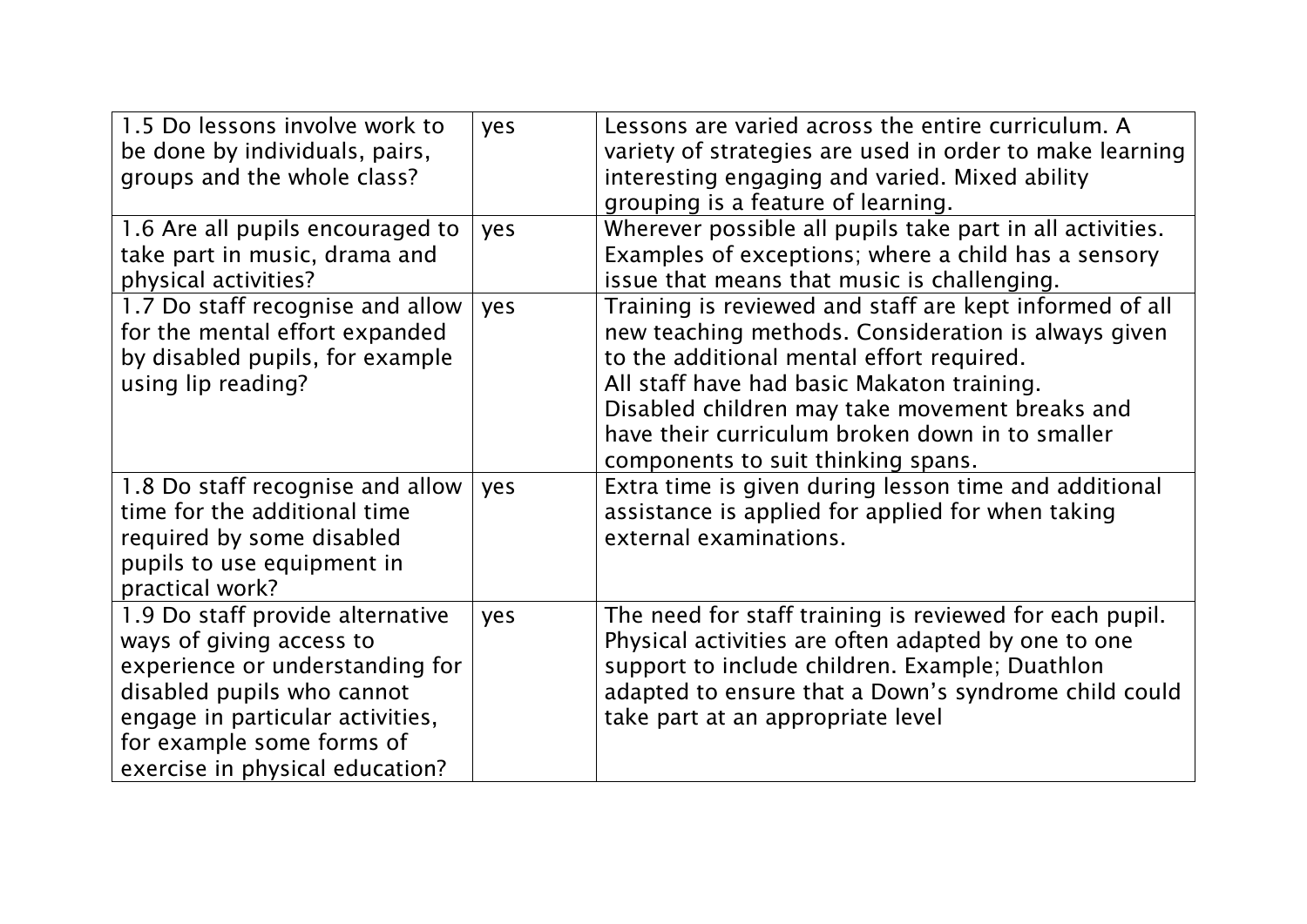| 1.10 Do you provide access to<br>computer technology<br>appropriate for students with<br>disabilities?                                                                                                    | yes                                                                                                                   | School employs a range of software packages to<br>support needs. Specific laptops are assigned for SEN<br>and two instances are assigned for support for<br>disabled children.                                                                                                                        |  |  |  |
|-----------------------------------------------------------------------------------------------------------------------------------------------------------------------------------------------------------|-----------------------------------------------------------------------------------------------------------------------|-------------------------------------------------------------------------------------------------------------------------------------------------------------------------------------------------------------------------------------------------------------------------------------------------------|--|--|--|
| 1.11 Are school visits made<br>accessible to all pupils<br>irrespective of attainment or<br>disability?                                                                                                   | yes                                                                                                                   | Individual risk assessments are performed for disabled<br>pupils. School visits are planned to be inclusive.<br>Attainment will not be a contributing factor.                                                                                                                                         |  |  |  |
| 1.12 Are there high<br>expectations of all pupils?                                                                                                                                                        | yes                                                                                                                   | All children have targets which are regularly reviewed<br>and reset. Parents are informed of these targets<br>through Parent/Teacher interviews and consultations.<br>Individual Education plans and SMART targets are also<br>set for some children.                                                 |  |  |  |
| 1.13 Do staff seek to remove all<br>barriers to leaning and<br>participation?                                                                                                                             | yes                                                                                                                   | Personalised Learning is promoted as well as inclusion.<br>Staff work to pre-empt inclusion issues and find<br>solutions.                                                                                                                                                                             |  |  |  |
|                                                                                                                                                                                                           | <b>Accessible Schools - Identifying Barriers to Access.</b><br>Is the School designed to meet the needs of all pupils |                                                                                                                                                                                                                                                                                                       |  |  |  |
| 2.1 Does the size and layout of<br>areas - including all academic,<br>sporting, play, social facilities;<br>classrooms, assembly hall,<br>canteen, library, gymnasium<br>and outdoor sporting facilities, | yes                                                                                                                   | All areas of the school are accessible. The school has a<br>newly refitted disabled access toilet facility. All rooms<br>are accessible including the teaching kitchen. There<br>are no internal steps.<br>The outdoor learning environments have been<br>designed to be accessible for all children. |  |  |  |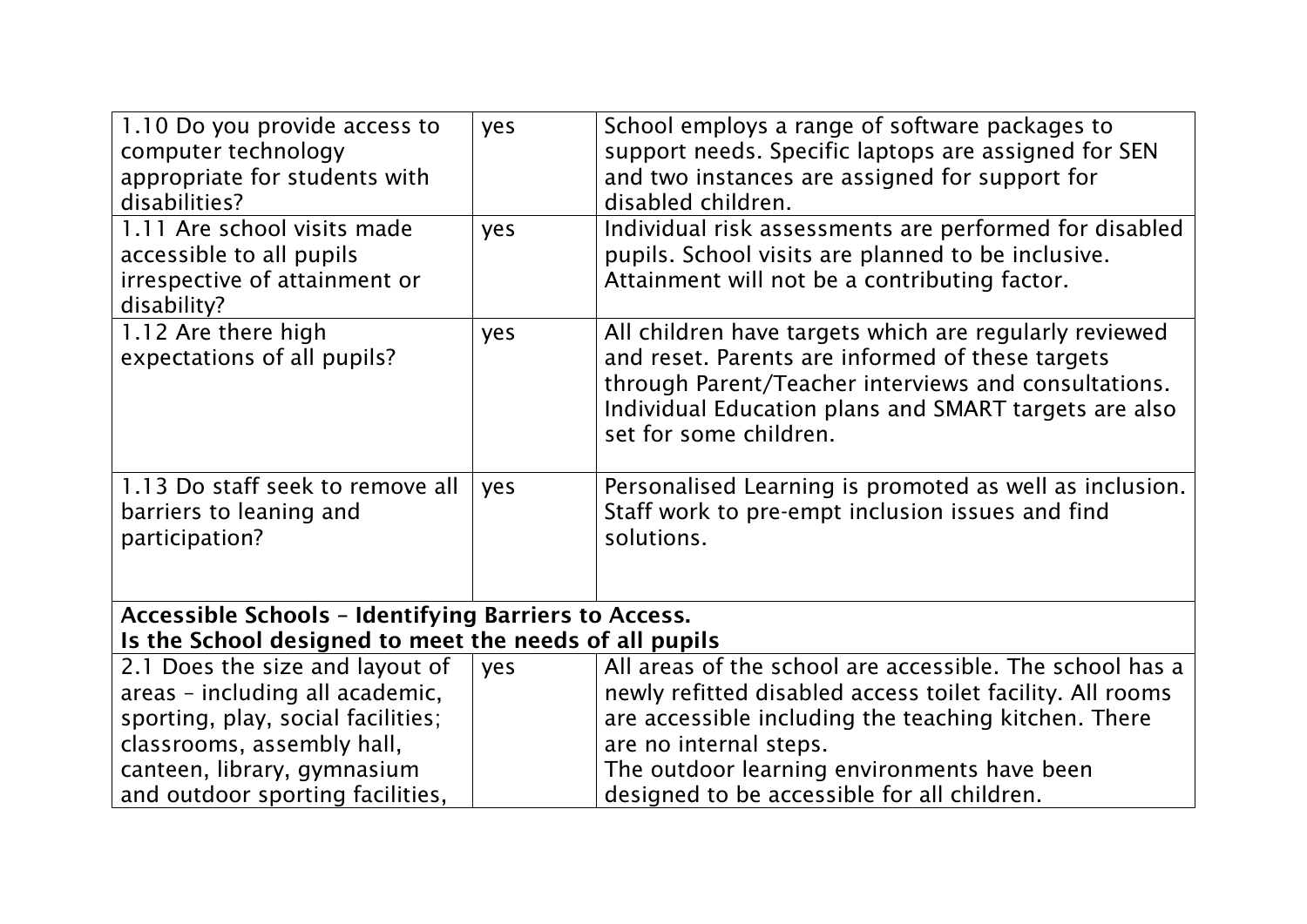| playgrounds and common<br>rooms - allow access for all<br>pupils?                                                                                                                                           |     |                                                                                                                                                            |
|-------------------------------------------------------------------------------------------------------------------------------------------------------------------------------------------------------------|-----|------------------------------------------------------------------------------------------------------------------------------------------------------------|
| 2.2 Can pupils who use the<br>wheelchairs move around the<br>school with-out experiencing<br>barriers to access such as those<br>caused by doorways, steps and<br>stairs, toilet facilities and<br>showers? | yes | However school would have to consider the ease of<br>opening of doors for a child in a wheelchair as some of<br>the older internal doors may be too heavy. |
| 2.3 Do children have access to a<br>sensory room?                                                                                                                                                           | no  | School has a sensory room.                                                                                                                                 |
| 2.4 Are pathways of travel<br>around the school site and<br>parking arrangements safe,<br>routes logical and well signed?                                                                                   | yes | Signage from the carpark could be improved<br>Disabled parking under review.                                                                               |
| 2.5 Are emergency and<br>evacuation systems set up to<br>inform ALL pupils, including<br>pupils with SEN and disability;<br>including alarms with visual and<br>auditory components?                        | yes | Disabled pupils have one to one support in the event<br>of an evacuation. All staff have regular training in Fire<br><b>Evacuation Procedures.</b>         |
| 2.6 Are non-visual guides used,<br>to assist people to use buildings<br>including lifts with tactile<br>buttons?                                                                                            | no  | School has no vision impaired children at present.<br>Adaptations would have to be made if this became the<br>case.                                        |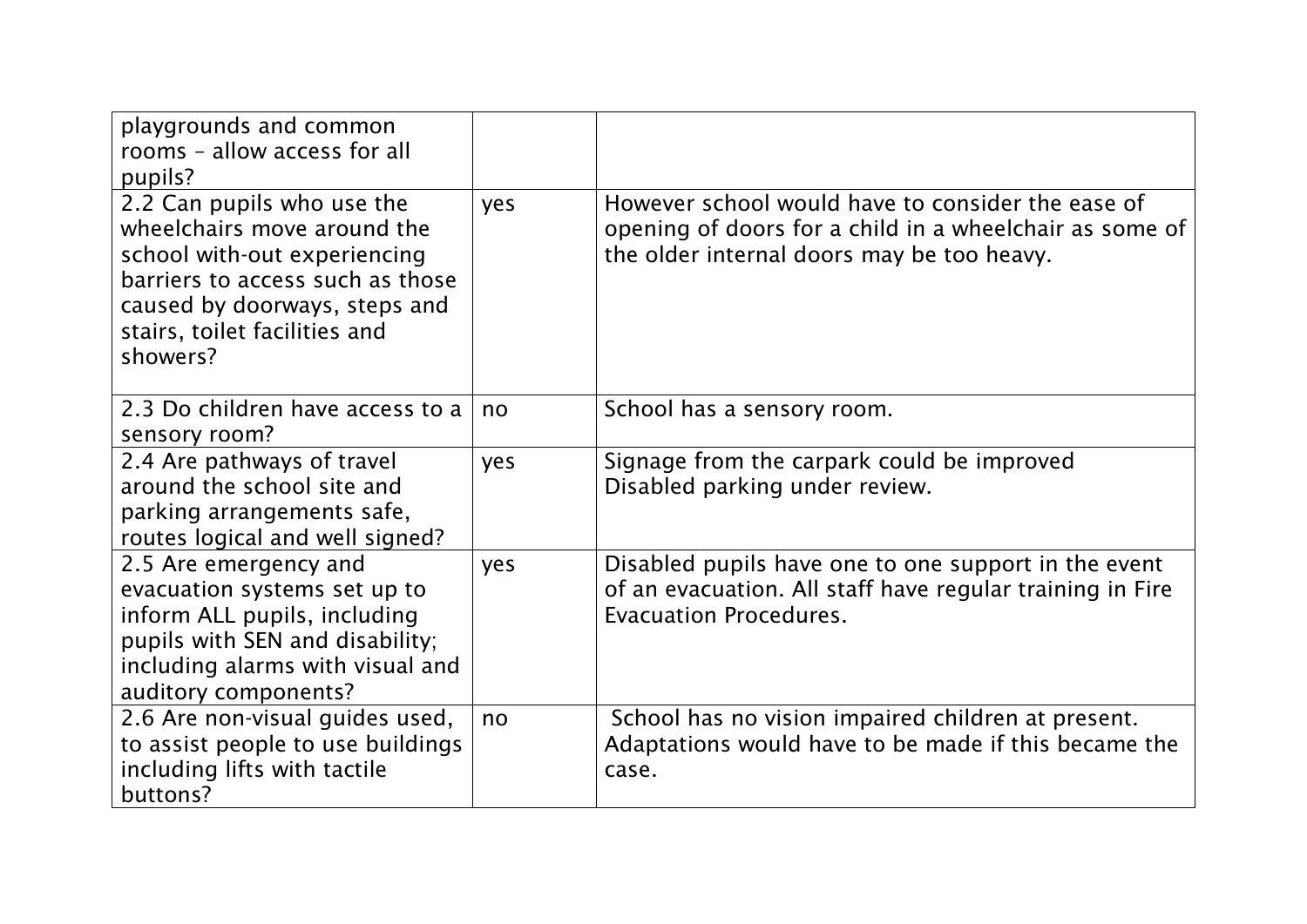| 2.7 Could any of the décor or<br>signage be considered to be<br>confusing or disorientating for<br>disabled pupils with visual<br>impairment, autism or epilepsy?                                    | no  | We have not been made aware by Occupational<br>therapy or other agencies of décor that could be<br>considered confusing. All DDA requirements to be<br>considered when re-decoration takes place.                       |  |  |
|------------------------------------------------------------------------------------------------------------------------------------------------------------------------------------------------------|-----|-------------------------------------------------------------------------------------------------------------------------------------------------------------------------------------------------------------------------|--|--|
| 2.8 Are areas to which pupils<br>should have access well lit?                                                                                                                                        | yes | Lighting is good throughout the school and well<br>maintained                                                                                                                                                           |  |  |
| 2.9 Are steps made to reduce<br>background noise for hearing<br>impaired pupils such as<br>considering a room's acoustics,<br>noisy equipment etc.?                                                  | no  | This would be taken in to consideration based on the<br>needs of the individual.                                                                                                                                        |  |  |
| 2.10 Is furniture and equipment<br>selected, adjusted and located<br>appropriately                                                                                                                   | yes | Considered as part of Health and safety walks and<br>assessments.<br>New dining room furniture purchased 2014<br>Individual children's needs are met on the<br>recommendation of OT and other professional's<br>advice. |  |  |
| <b>Accessible Schools - Identifying Barriers to Access</b><br>How does the school deliver materials in other formats                                                                                 |     |                                                                                                                                                                                                                         |  |  |
| 3.1 Do you provide information<br>in simple language, symbols,<br>large print, on audiotape or in<br>Braille for pupils and<br>prospective pupils who may<br>have difficulty with standard<br>forms? | yes | The school endeavours to provide all information and<br>forms in whatever format is needed (upon request).<br>Makaton signing used where required.                                                                      |  |  |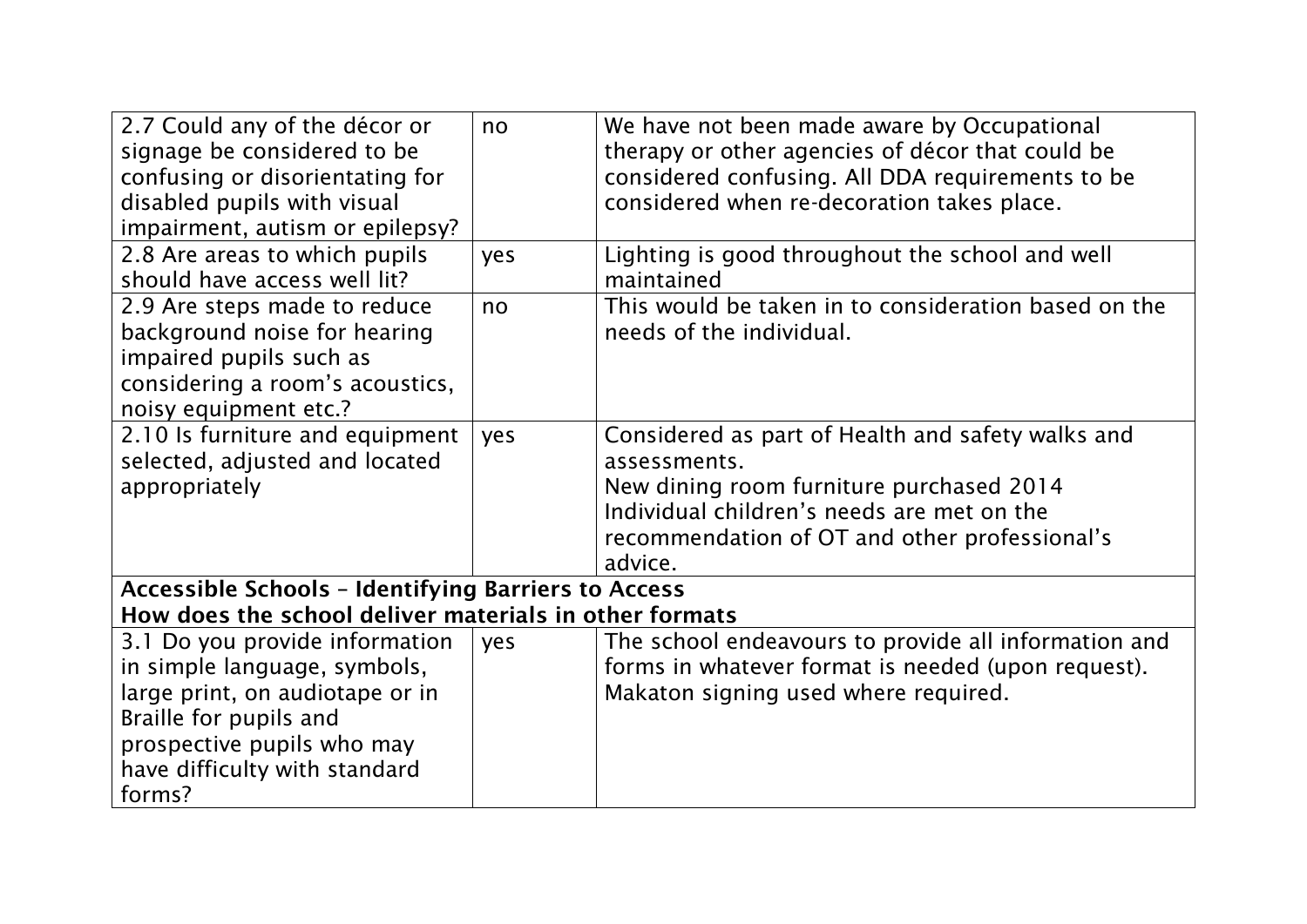| 3.2 Do you ensure that<br>information is presented to                                                                          | yes | One to one workers adapt information to make it<br>accessible for disabled children as required.                |
|--------------------------------------------------------------------------------------------------------------------------------|-----|-----------------------------------------------------------------------------------------------------------------|
| groups in a way which is user<br>friendly for people with<br>disabilities e.g. by reading aloud                                |     | A range of presentation methods are used by all<br>teachers in all classes to deliver learning.                 |
| overhead projections and<br>describing diagrams?                                                                               |     |                                                                                                                 |
| 3.3 Do you have the facilities<br>such as ICT to produce written<br>information in different<br>formats?                       | yes | As required                                                                                                     |
| 3.4 Do you ensure that staff are<br>familiar with technology and<br>practices developed to assist<br>people with disabilities? | yes | Staff are regularly updated on changes in practice and<br>attend training courses and resources made available. |

| Action plan derived from Access plan audit 2020 |                                                                                                                                                                    |                                                                                  |                           |                                                                                                           |  |  |
|-------------------------------------------------|--------------------------------------------------------------------------------------------------------------------------------------------------------------------|----------------------------------------------------------------------------------|---------------------------|-----------------------------------------------------------------------------------------------------------|--|--|
| reference                                       | objective                                                                                                                                                          | Identified action                                                                | Timescale/<br>actioned by | evaluation                                                                                                |  |  |
| 2.2                                             | Assess corridor doors and<br>there suitability for<br>children in wheelchairs.<br>Do the door closers<br>facilitate easy opening and<br>closing?<br>DDA compliant? | <b>Ask Clive Ellacott</b><br>to look at these<br>doors and make<br>an assessment | Spring visit 2019         | New doors have<br>been fitted in all<br>corridors to<br>comply with<br>updated fire<br>regulations. These |  |  |